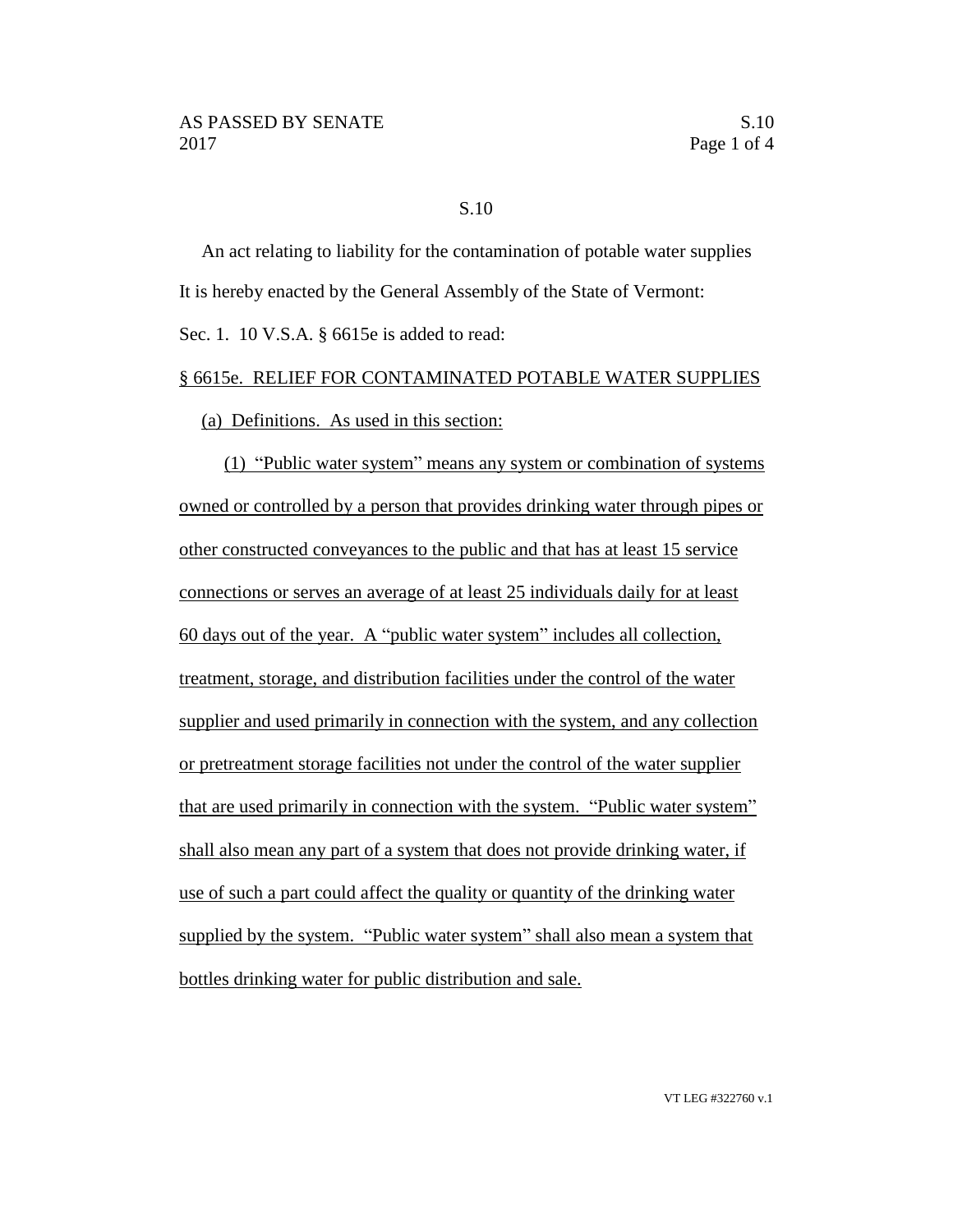(2) "Public community water system" means a public water system that serves at least 15 service connections used by year-round residents or regularly serves at least 25 year-round residents.

(b) Extension of public community water system. In addition to a response action required under section 6615 or 6615b of this title, any person who the Secretary has determined released perfluorooctanoic acid into the air, groundwater, surface water, or onto the land shall be strictly, jointly, and severally liable for the costs of extending the water supply of a public water system to a property when:

(1) the property is served by a potable water supply regulated under chapter 64 of this title;

(2) the Secretary has determined that the potable water supply on the property:

(A) is a failed supply under chapter 64 of this title due to perfluorooctanoic acid contamination; or

(B) is likely to be contaminated by perfluorooctanoic acid due to the proximity of the public water supply to other public water supplies contaminated by perfluorooctanoic acid or due to other relevant factors; and

(3) the person the Secretary determined released perfluorooctanoic acid into the air, groundwater, surface water, or onto the land is the cause of or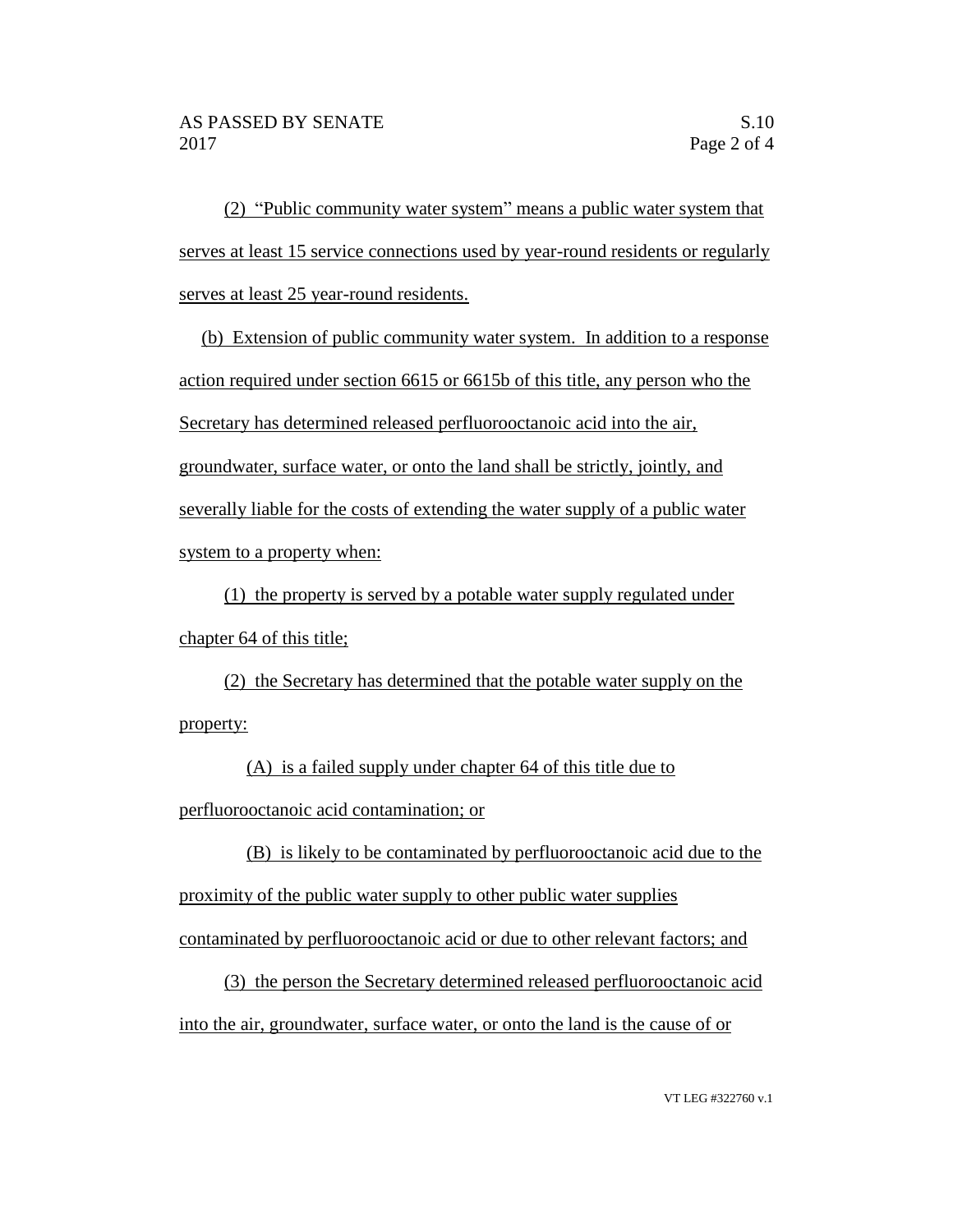contributor to the perfluorooctanoic acid contamination or likely contamination of the potable water supply.

(c) Liability payment. A person liable under subsection (b) of this section for the extension of the water supply of a public water system shall pay the operator of the public water system for the extension of the water supply within 30 days of notification of liability by the Secretary or within an alternate time frame ordered by the Secretary. If the person liable for the extension of the water supply does not pay the operator within the required time frame, the person shall be liable for interest on the assessed cost of the extension of the water supply.

(d) Appeal standard. Notwithstanding subsection 8504(h) of this title, the Environmental Division of the Superior Court shall review an appeal of a decision of the Secretary under this section on the record pursuant to Rule 74 of the Vermont Rules of Civil Procedure. Prior to issuing a final liability determination under subsection (b) of this section, the Secretary shall post a proposed liability determination to the website of the Agency of Natural Resources for public notice and written comment for 30 days. In developing the record of a decision under this section, the Secretary shall provide any person an opportunity to supplement the record of the liability determination.